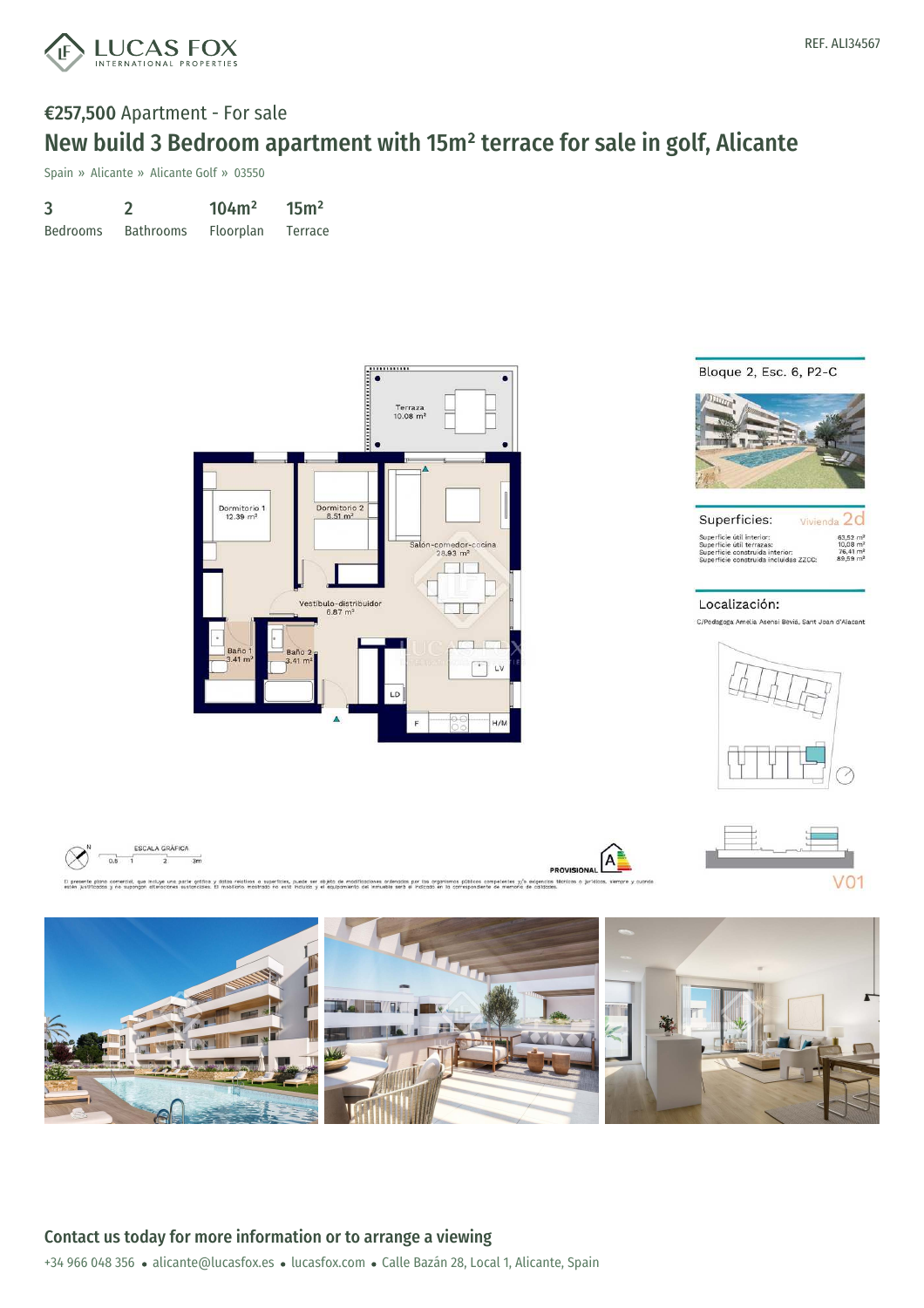

# €257,500 Apartment - For sale New build 3 Bedroom apartment with 15m² terrace for sale in golf, Alicante

Spain » Alicante » Alicante Golf » 03550

3 Bedrooms 2 Bathrooms 104m² Floorplan  $15<sup>m²</sup>$ Terrace

### OVERVIEW

### Beautiful sustainable apartment with 3 bedrooms in an urbanization with swimming pool and gym near the Alicante Golf in San Juan de Alicante

Lucas Fox presents this magnificent promotion of 51 new-build flats with 2 and 3 bedrooms, just a stone's throw from the Alicante golf course and the San Juan Hospital. The area is very quiet, it is surrounded by houses with gardens and puts all the necessary services at your fingertips, as well as excellent connections with the rest of the city. In addition, you can reach the beach by the bike path in a few minutes.

It is a gated community that offers excellent common areas, such as an adult pool with an outdoor hydromassage area, a children's pool, a gym, a social club and a children's play area. It also has a space for bicycles and an underground garage with two private parking spaces and a storage room for each home. The entire urbanization has been conceived with the well-being and privacy of its residents in mind.

For this project, the promoter has contacted a famous architecture studio specialized in efficient projects with a wooden structure that has drawn up the design of the apartments. The project has started from the premise of being a sustainable, healthy and efficient design, designed for the well-being and greater comfort of the residents. Most of these current design homes have double orientation, cross ventilation for maximum comfort.

As for the floors, they are designed to offer the greatest possible comfort to their owners. They enjoy an elegant and modern design, with large windows that allow a lot of natural light to enter and with spacious terraces. Top-quality materials have been used, such as [continuous](mailto:alicante@lucasfox.es) imitation [wood](https://www.lucasfox.com) porcelain flooring throughout the house, an armored door and double-glazed windows with an air chamber, among others. In addition, it includes hot and cold air conditioning, underfloor heating, and the kitchen equipped with top brand appliances with oven, microwave, induction hob and extractor fan.



[lucasfox.com/go/ali34567](https://www.lucasfox.com/go/ali34567)

Heated swimming pool, Swimming pool, Terrace, Concierge service, Gym, Lift, Natural light, Communal terrace, Parking, Underfloor heating, Air conditioning, Balcony, Built-in wardrobes, Chill out area, Double glazing, Equipped Kitchen, Exterior, Heating, Near international schools, New build, Pet-friendly, Playground, Security, Storage room, Transport nearby